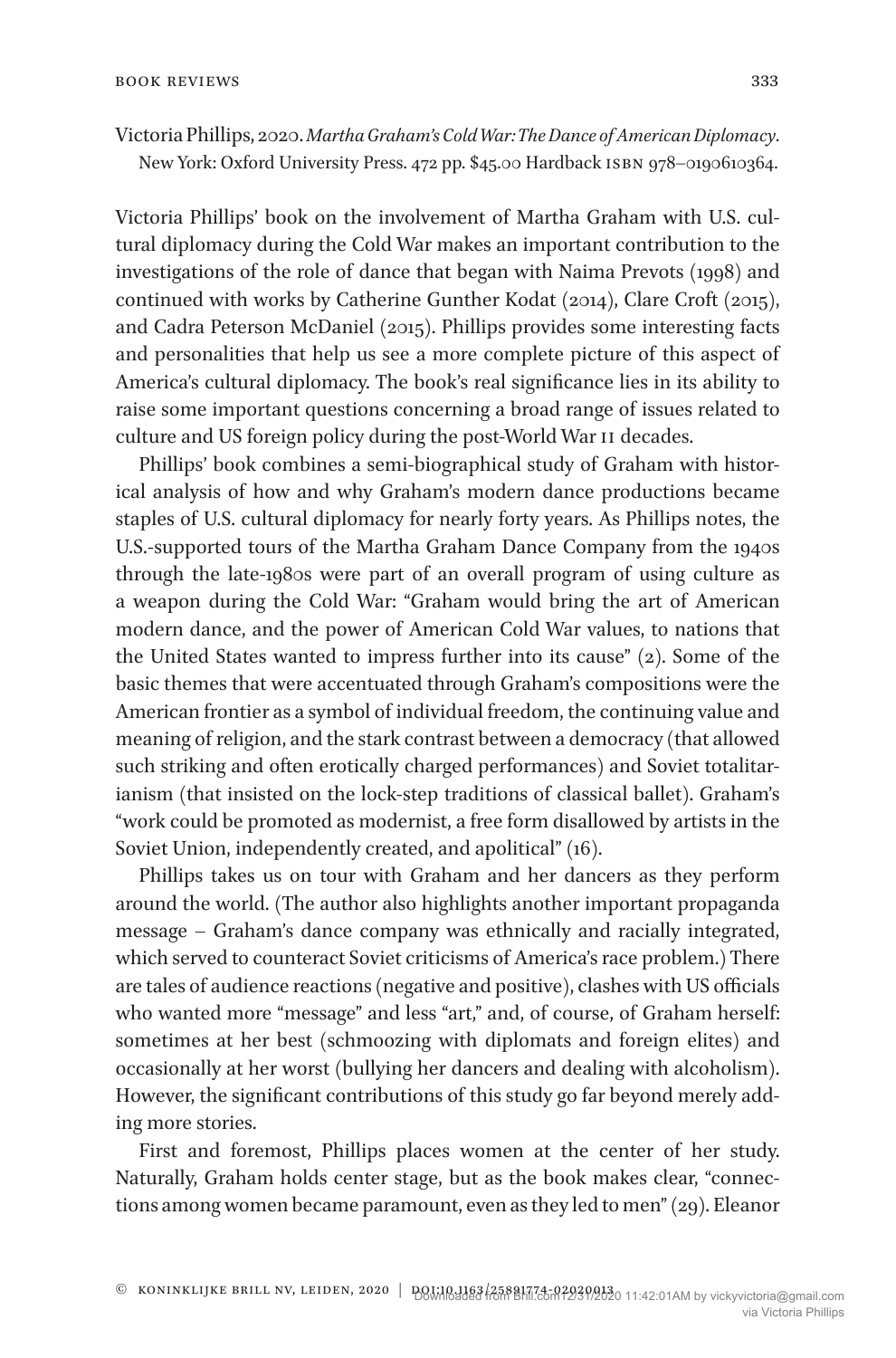334 book reviews and the set of the set of the set of the set of the set of the set of the set of the set of the set of the set of the set of the set of the set of the set of the set of the set of the set of the set of the

Dulles, part of the Department of State's Office of German Affairs, played a key role in convincing the U.S. government to sponsor Graham's performance in West Berlin in 1957. Dance patron Bethsabée de Rothschild came to Graham's rescue on numerous occasions when money was a problem and brought her to Israel to assist the Batsheva Dance Company. And Graham always made it a point to court the friendship of first ladies from Eleanor Roosevelt to Barbara Bush. (Betty Ford had actually been a student of Graham's for a brief time.)

The chronological scope of Phillips' study is also important. Most studies of U.S. cultural diplomacy tend to focus on one particular presidential administration or decade. Graham's involvement in government-sponsored cultural programs spanned the entirety of the Cold War, from the Truman years to the fall of the Berlin Wall. We are thus able to see the twists and turns of the U.S. government's involvement with culture as a diplomatic tool, veering from enthusiastic support, to complete indifference, and back to "rediscovering" the value of culture. In turn, we also see how a particular example of cultural diplomacy could serve to deliver specific foreign policy messages at very different periods of time and under both Democrat and Republican administrations. Much of this was due to Graham's ability to adapt and compose pieces that served both her artistic interests and the wishes of the U.S. government for works that could send the desired messages to foreign audiences. Other artists and art forms came and went, but Graham remained an important figure in U.S. cultural diplomacy for over forty years.

The focus on Graham also allows us to see how the artist was neither a "tool" of American diplomacy nor a naïve performer adrift in the heady world of international relations. As Phillips argues, Graham made herself into a "cultural ambassador" with a clear understanding of how government patronage of her dance company converged with U.S. diplomatic goals as "the idea of 'the modern' became an essential part of Cold War politics and diplomacy to promote American ideology with soft-power implants. Graham stepped forward with her modern dance" (37). Graham also understood her role in what Phillips refers to as the "cocktail circuit of diplomacy." Despite the fact that the dance performances sometimes garnered mixed or negative reviews, Graham herself was the chief cultural export, charming her way through receptions, dinners, and impromptu meetings with foreign officials, members of the press, and other elites.

Phillips' study also touches on another fascinating question. She notes that Graham was often referred to as "'The Picasso of Modern Dance'" and that her compositions shared an affinity with the "abstract expressionism" so prevalent in the visual art of the 1950s and 1960s  $(8, 9)$ . Yet, in the visual arts abstract expressionism became anathema to many government officials and numerous